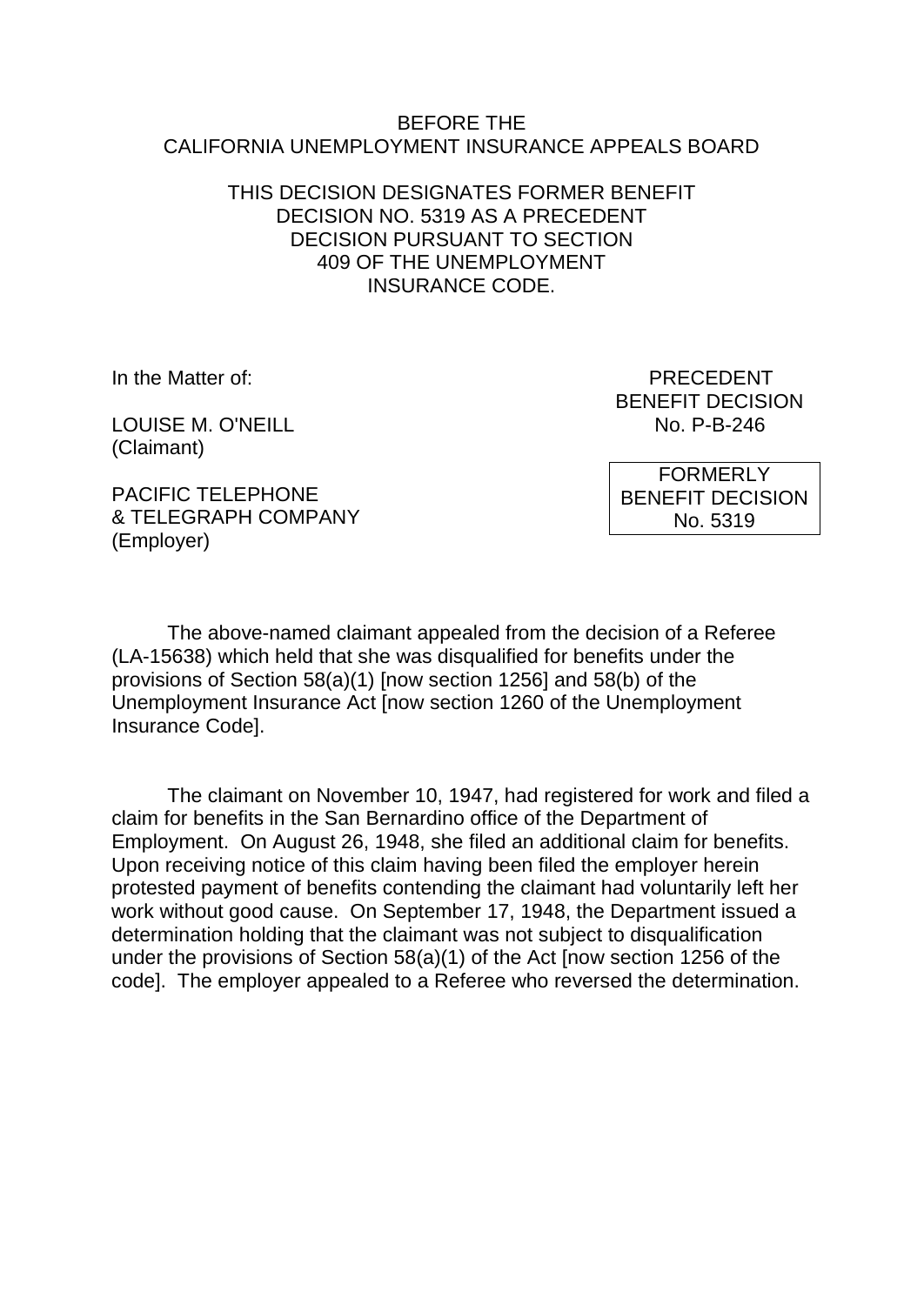## STATEMENT OF FACT

The claimant was employed on a split day shift as a telephone operator by the employer at its exchange in the City of San Bernardino. While so employed she had care for her thirteen months old child on a twenty-four hour basis in a nursery home. On or about July 5, 1948, her husband became ill with the measles and the nursery home thereafter refused to care for the child because of its exposure to the measles. On July 7, 1948, after working for the employer for approximately three months the claimant was compelled to leave work to remain home for the purpose of caring for her child. She informed the employer as to the nature of the emergency requiring her to leave and asked at the time if she could be assigned to night work so she could continue working. The employer did not grant the request for night work because the claimant did not have sufficient seniority. When the claimant left she did not ask for a leave of absence because it did not occur to her to do so. The evidence shows that no offer of a leave of absence was made to the claimant when she left her work. Although the employer, during the first three or four weeks of training, acquainted its new employees with personnel policies, including the right to leaves of absence, the claimant was ill in a hospital during a portion of her training period and did not learn about the employer's leave of absence policy.

The claimant reapplied for work with the employer as soon as the emergency requiring her to remain home had ended and was promised re-employment.

#### REASON FOR DECISION

The question to be resolved herein is whether the claimant left her work with good cause within the meaning of Section 58(a)(1) of the Unemployment Insurance Act [now section 1256 of the code]. Recently we decided that a claimant who although having compelling reasons for leaving work constituting good cause negated such good cause by refusing to apply for a leave of absence offered by the employer. We reasoned in that case that in view of the employer's offer of a leave of absence and the circumstances leading to her leaving of work being such that it could be adjusted within a reasonable time the claimant was under an obligation to accept the leave of absence and preserve her position with the employer (See Benefit Decision No. 5296-11002).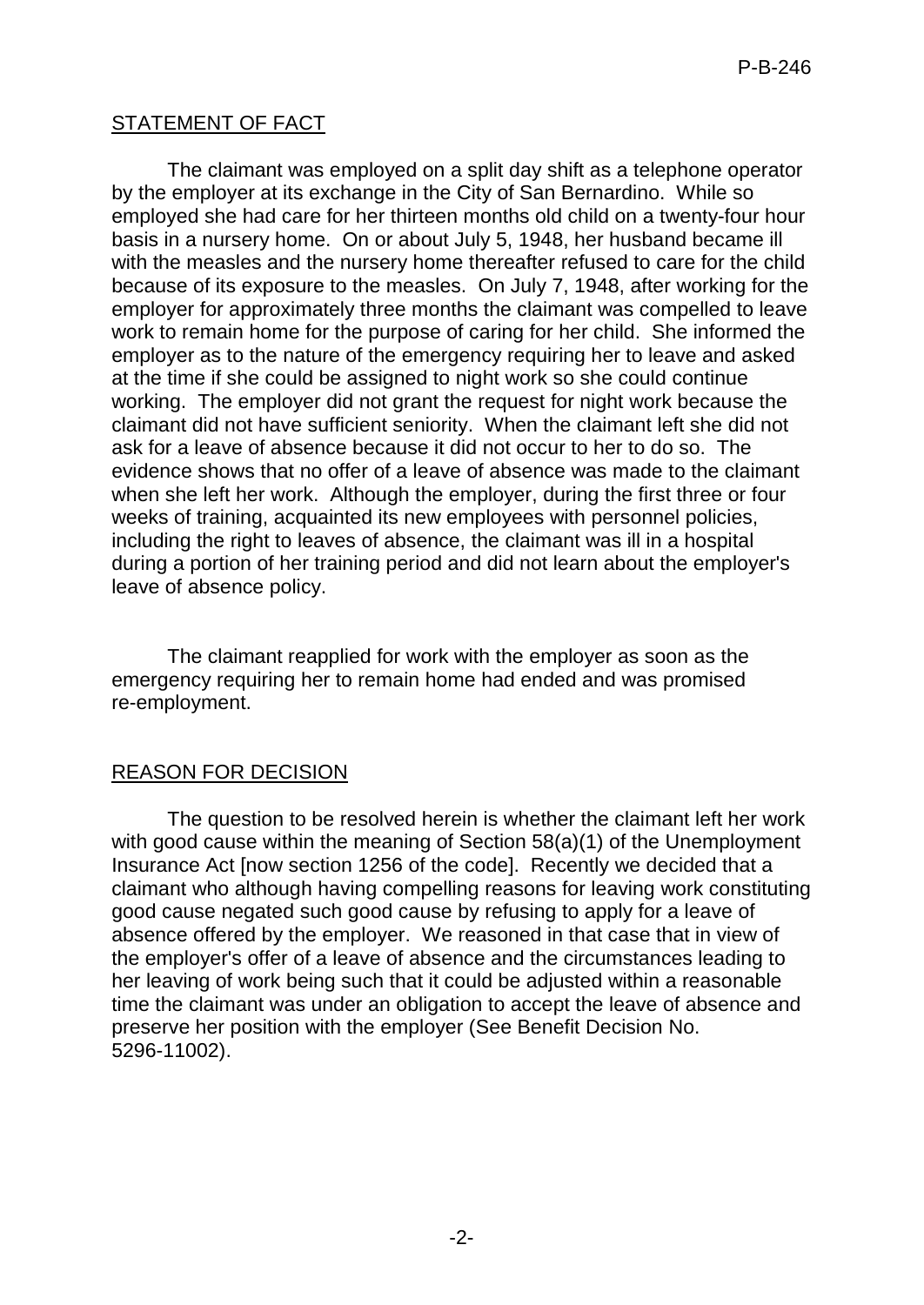The issue of what constitutes good cause for leaving work must be determined by the particular facts of each case and no general rule can therefore be made applicable uniformly to all cases. Herein the illness of the claimant's husband and her child care problem as the result thereof concededly were compelling reasons constituting good cause for leaving work unless it can be said the good cause was negated by the fact that no leave of absence was sought by the claimant. The evidence in this case shows that at the time of leaving, the claimant informed the employer of the nature of the emergency requiring her to leave. She also asked to be assigned to night work so she could continue working. This request was not granted by the employer because the claimant did not have sufficient seniority. Although the employer had a leave of absence policy in effect the evidence shows that the employer did not inform the claimant thereof prior to her leaving nor did the employer offer to grant one to the claimant despite her efforts and willingness to continue working. Under the circumstances herein the claimant did everything that could be reasonably expected of her to preserve her position prior to leaving it and the employer did nothing to aid her in such effort. We hold therefore that her leaving of work on July 7, 1948, was with good cause within the meaning of Section 58(a)(1) of the Unemployment Insurance Act [now section 1256 of the code].

#### DECISION

The decision of the Referee is reversed. Benefits are payable provided the claimant meets the eligibility requirements of the Unemployment Insurance Act during the period involved in the appeal.

Sacramento, California, March 10, 1949.

# CALIFORNIA UNEMPLOYMENT INSURANCE APPEALS BOARD

MICHAEL B. KUNZ, Chairman

GLENN V. WALLS

PETER E. MITCHELL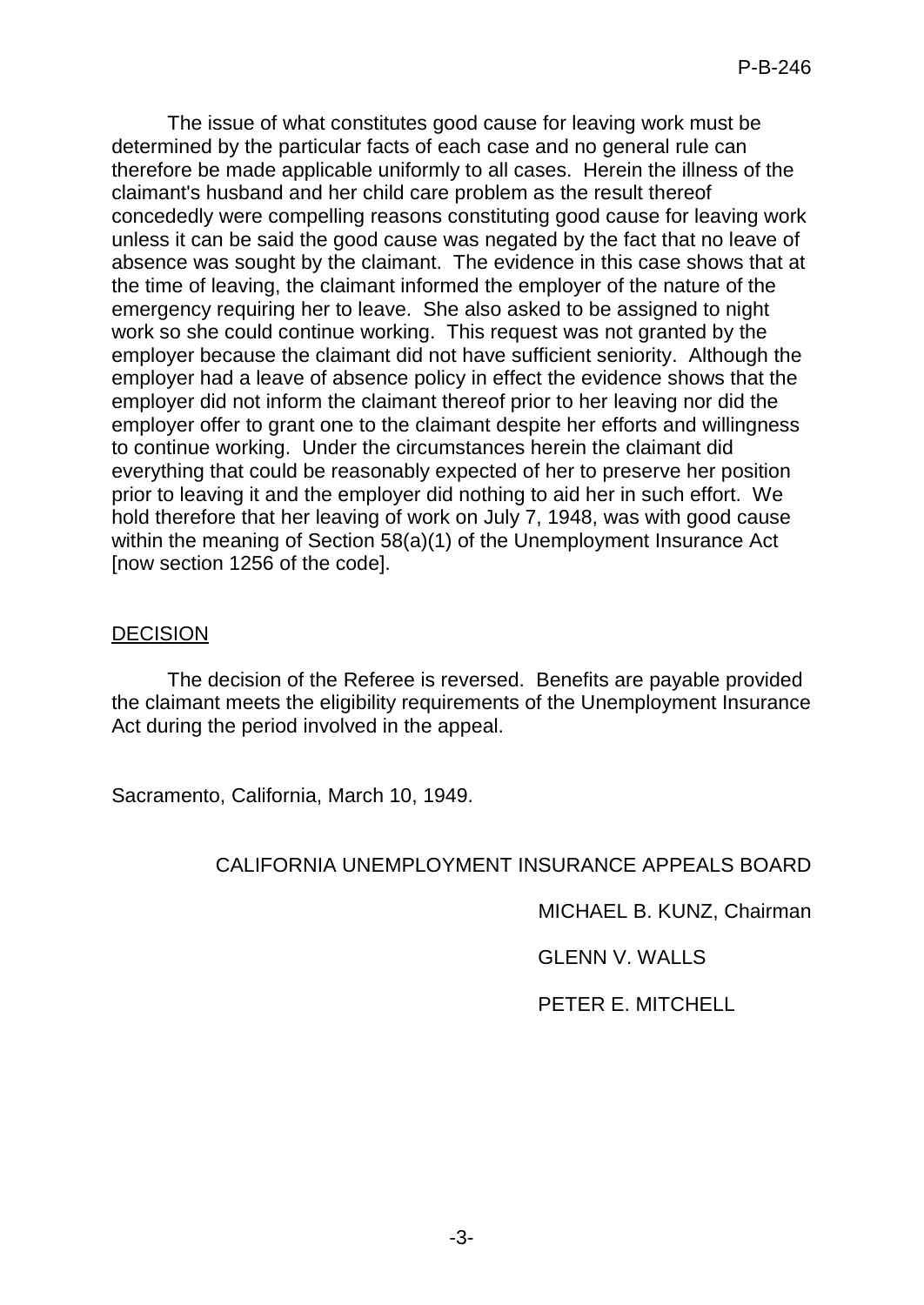Pursuant to section 409 of the Unemployment Insurance Code, the above Benefit Decision No. 5319 is hereby designated as Precedent Decision No. P-B-246.

Sacramento, California, February 24, 1976.

## CALIFORNIA UNEMPLOYMENT INSURANCE APPEALS BOARD

DON BLEWETT, Chairperson

MARILYN H. GRACE

CARL A. BRITSCHGI

RICHARD H. MARRIOTT

DISSENTING - Written Opinion Attached

HARRY K. GRAFE